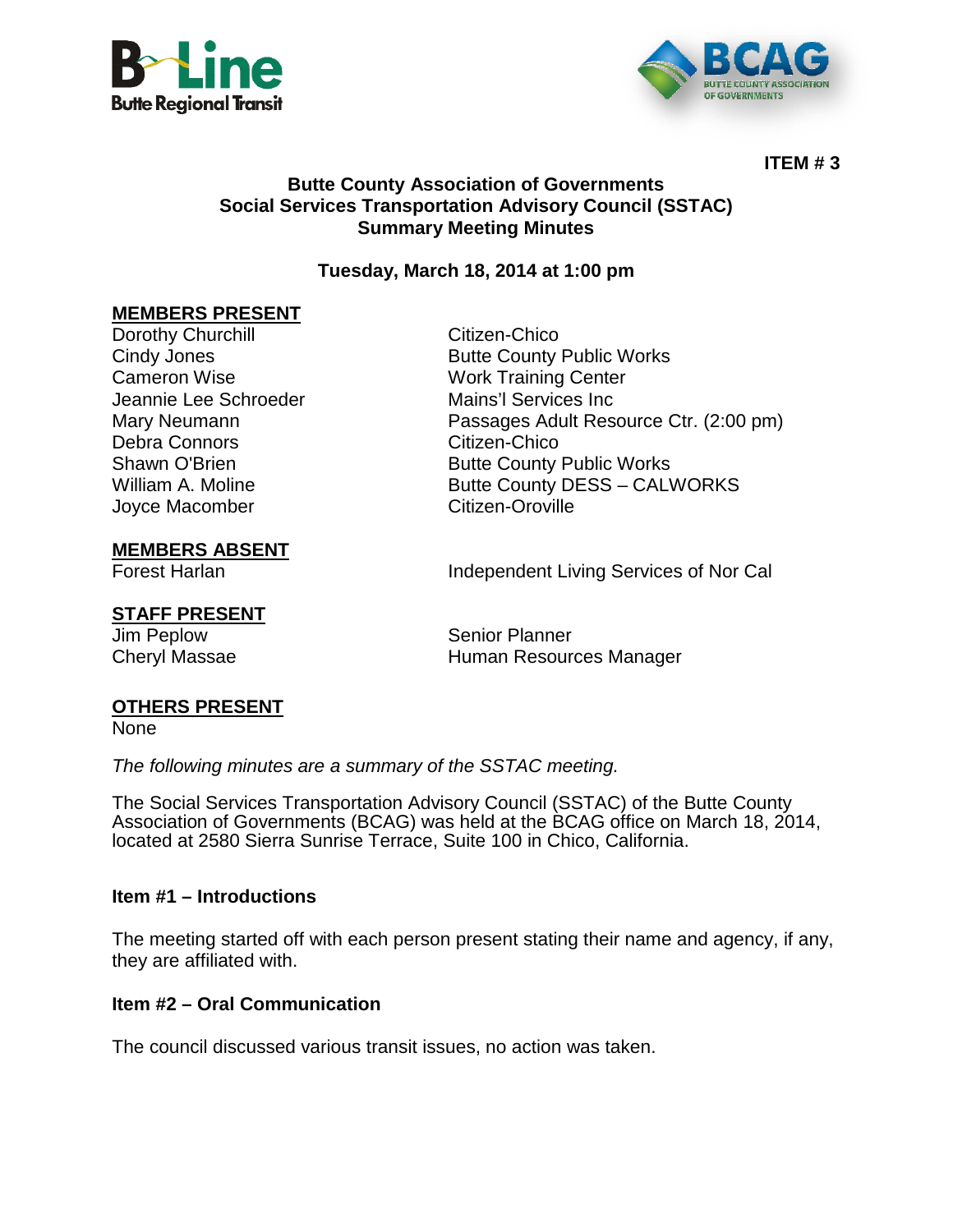## **Item #3 – SSTAC Minutes – September 17, 2013 Minutes**

No comments were received. On motion by Councilmember Churchill seconded by Councilmember O'Brien, the Minutes were unanimously approved.

### **Item #4 – Unmet Transit Needs Assessment and Findings for FY 2014/15**

Staff explained the Unmet Transit Needs annual process and stated that public comments are taken throughout the year. Although there are unmet transit needs, there were no unmet transit needs that were found under definition to be reasonable to meet. Service to the Chico Airport was a popular comment, however, the ridership numbers would not make it an unmet need that is reasonable to meet.

Councilmember Wise asked if those funds that would have been used to implement an unmet need could be used to put benches in at bus stops. Staff explained that there are not funds set aside for unmet needs, staff would need to find the funding to implement the unmet need.

Staff informed the council that B-Line's main need is funds for the purchase of new buses. Councilmember Churchill commented that the new "old" buses have clips to secure wheelchairs and it is not a good system, doesn't want any more buses purchased with these.

Councilmember Connors asked about the survey being done on the bus stops. Staff informed the council that Disability Access Consultants (DAC) was doing a survey of all the stops for ADA access issues and should be completed in 2015. She also commented that the last on-board rider surveyor did not have her complete a survey because she could not see it. She feels a lot of riders were overlooked because they weren't able to fill the survey out on their own and suggested in the future the survey include everyone.

#### **Item #5 – Other Items**

Chico to Sacramento Study: Staff informed the council of the survey and there might be enough people that would ride the service, so we are taking the next step. Councilmember Jones asked why the bus wouldn't hook into the Yuba City bus line and continue on to Sacramento. Staff stated that the bus from Yuba City to Sacramento is full so the bus would have to go from Chico to the main areas of Sacramento.

B-Line Tracker: Staff informed the Council the B-Line Tracker was fully in place and working well, however, some phones are not able to use the service. Councilmember Schroeder stated she didn't get short texts and can't use the system.

Mobile website for B-Line: The B-Line transit website is now accessible by smartphone.